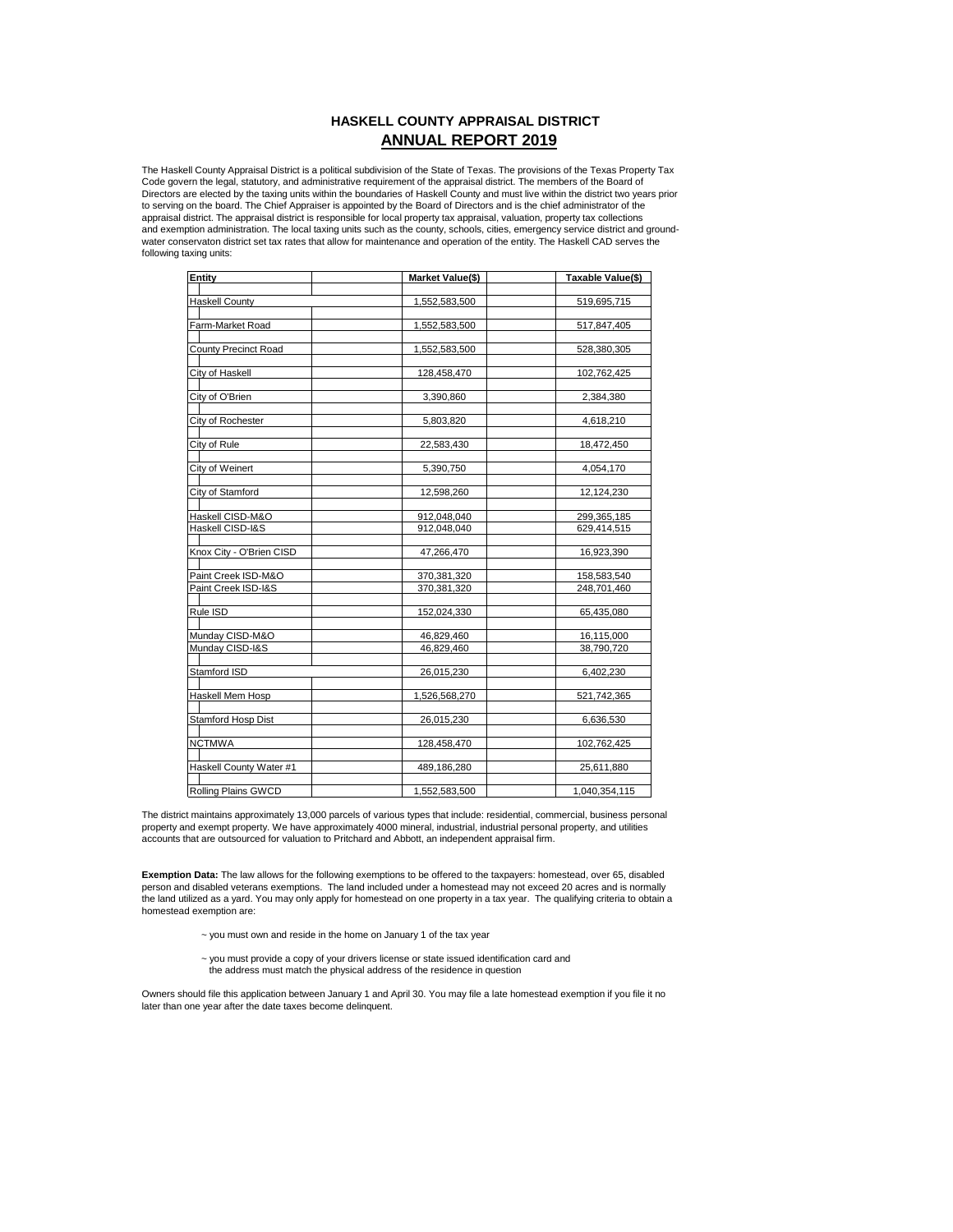# **Exemption Data**

| Entity                           | General<br>Homestead | Over 65      | <b>Disabled</b> | <b>Tax Rate</b> |  |
|----------------------------------|----------------------|--------------|-----------------|-----------------|--|
|                                  |                      |              |                 |                 |  |
| <b>Haskell County</b>            |                      | 12,000       |                 | 0.339107        |  |
| Farm-Market Rd                   | 3,000                | 12,000       |                 | 0.088914        |  |
| <b>Precinct Road</b>             |                      |              |                 | 0.048467        |  |
| City of Haskell                  |                      |              |                 | 0.564702        |  |
| City of O'Brien                  |                      | 3000 (local) |                 | 0.454105        |  |
| City of Rochester                |                      |              |                 | 0.600551        |  |
| City of Rule                     |                      |              |                 | 0.470000        |  |
| <b>City of Weinert</b>           |                      |              |                 | 0.680733        |  |
| City of Stamford                 |                      |              |                 | 0.981333        |  |
| Haskell CISD                     | 25,000               | 10,000       | 10,000          | 1.312100        |  |
| Knox City-O'Brien CISD           | 25,000               | 10,000       | 10,000          | 1.068350        |  |
| Paint Creek ISD                  | 25,000               | 10,000       | 10,000          | 1.190000        |  |
| Rule ISD                         | 25,000 & 20%         | 10,000       | 10,000          | 1.068350        |  |
| Munday CISD                      | 25,000               | 10,000       | 10,000          | 1.538350        |  |
| Stamford ISD                     | 25,000               | 10,000       | 10,000          | 1.379350        |  |
| <b>Haskell Memorial Hospital</b> |                      |              |                 | 0.194291        |  |
| Stamford Hosp Dist               |                      |              |                 | 0.406859        |  |
| <b>NCTMWA</b>                    |                      |              |                 | 0.100000        |  |
| Haskell Co Water Dist #1         |                      |              |                 | 0.168834        |  |
| Rolling Plains GWCD              |                      |              |                 | 0.026160        |  |

| <b>Disabled Veterans</b> | Percentage | Amount(\$) |
|--------------------------|------------|------------|
|                          |            |            |
| DVET-1                   | 10-29%     | 5,000      |
|                          |            |            |
| DVET-2                   | 30-49%     | 7,500      |
|                          |            |            |
| DVET-3                   | 50-69%     | 10,000     |
|                          |            |            |
| DVET-4                   | 70-100%    | 12,000     |

**The total disabled veteran exemption can only apply to General Homestead Exemption and cannot be combined with Over 65.**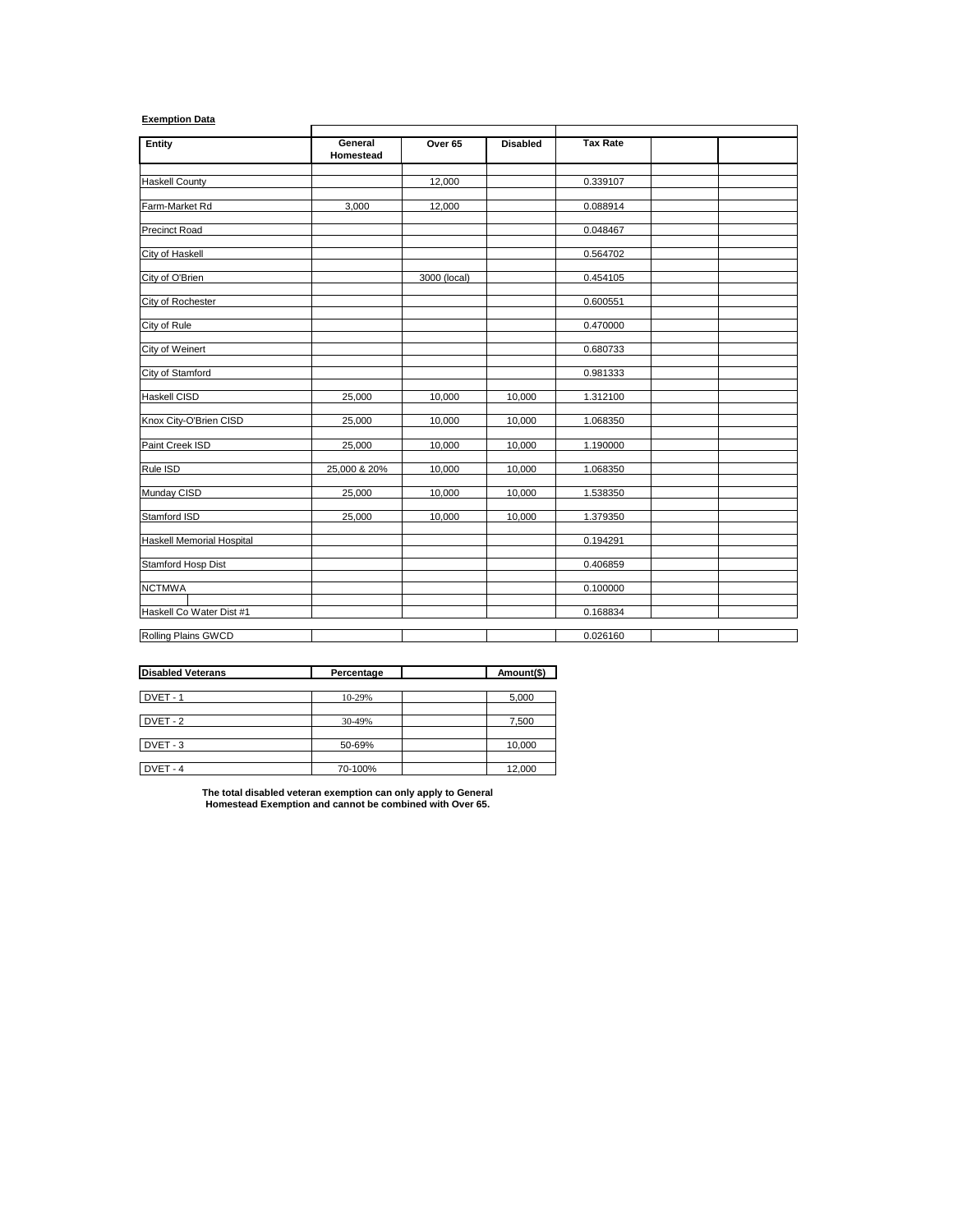| Entity                     | Market Value (\$) | Productivity<br>Value (\$) | Productivity<br>Loss (\$) |
|----------------------------|-------------------|----------------------------|---------------------------|
| <b>Haskell County</b>      | 512.005.670       | 43.027.750                 | 468.977.920               |
|                            |                   |                            |                           |
| City of Haskell            | 1,328,820         | 62,090                     | 1,266,730                 |
| City of O'Brien            | 59,910            | 4.300                      | 55,610                    |
| City of Rochester          | 10.900            | 1.180                      | 9.720                     |
| City of Rule               | 35,760            | 3,250                      | 32,510                    |
| City of Weinert            | 61,750            | 4,650                      | 57,100                    |
| City of Stamfo             | 129,130           | 2,030                      | 127,100                   |
| Haskell CISD               | 249,813,200       | 22,167,730                 | 227,645,470               |
| Knox City - O'Brien CISD   | 31,074,330        | 5,307,200                  | 25,767,130                |
| Paint Creek ISD            | 121,034,560       | 6,742,180                  | 114,292,380               |
| Rule ISD                   | 81,164,530        | 6,890,780                  | 74,273,750                |
| Munday CISD                | 8,664,430         | 660,690                    | 8,003,740                 |
| Stamford ISD               | 20,254,620        | 1,259,170                  | 18,995,450                |
| Haskell Mem Hosp Dist      | 491,751,050       | 41,768,580                 | 449,982,470               |
| Stamford Hosp Dist         | 20,254,620        | 1,259,170                  | 18,995,450                |
| <b>NCTMWA</b>              | 1,328,820         | 62,090                     | 1,266,730                 |
| Haskell Co Water Dist #1   | 66,538,670        | 6,485,760                  | 60,052,910                |
| <b>Rolling Plains GWCD</b> | 512,005,670       | 43,027,750                 | 468,977,920               |

#### **AGRICULTURAL 1-D-1 OPEN SPACE, TIMBER AND WILDLIFE MANAGEMENT**

## **RATIO STUDY ANALYSIS - 2019 Property Value Study**

| Entity                   | <b>Single Family</b><br>Residence | <b>Rural Land</b> |
|--------------------------|-----------------------------------|-------------------|
|                          |                                   |                   |
| <b>Haskell CISD</b>      | <b>NA</b>                         | <b>NA</b>         |
|                          |                                   |                   |
| Knox City - O'Brien CISD | 0.9290                            | 1.2679            |
|                          |                                   |                   |
| <b>Paint Creek ISD</b>   | 0.9424                            | 0.9124            |
|                          |                                   |                   |
| Rule ISD                 | 0.9109                            | 0.9817            |
|                          |                                   |                   |
| <b>Munday CISD</b>       | <b>NA</b>                         | <b>NA</b>         |
|                          |                                   |                   |
| <b>Stamford ISD</b>      | <b>NA</b>                         | <b>NA</b>         |

The Property Value Study is conducted by the State Comptroller's Office every other year to estimate the taxable<br>property value in each school district to measure the performance of appraisal districts. If the Appraisal Di